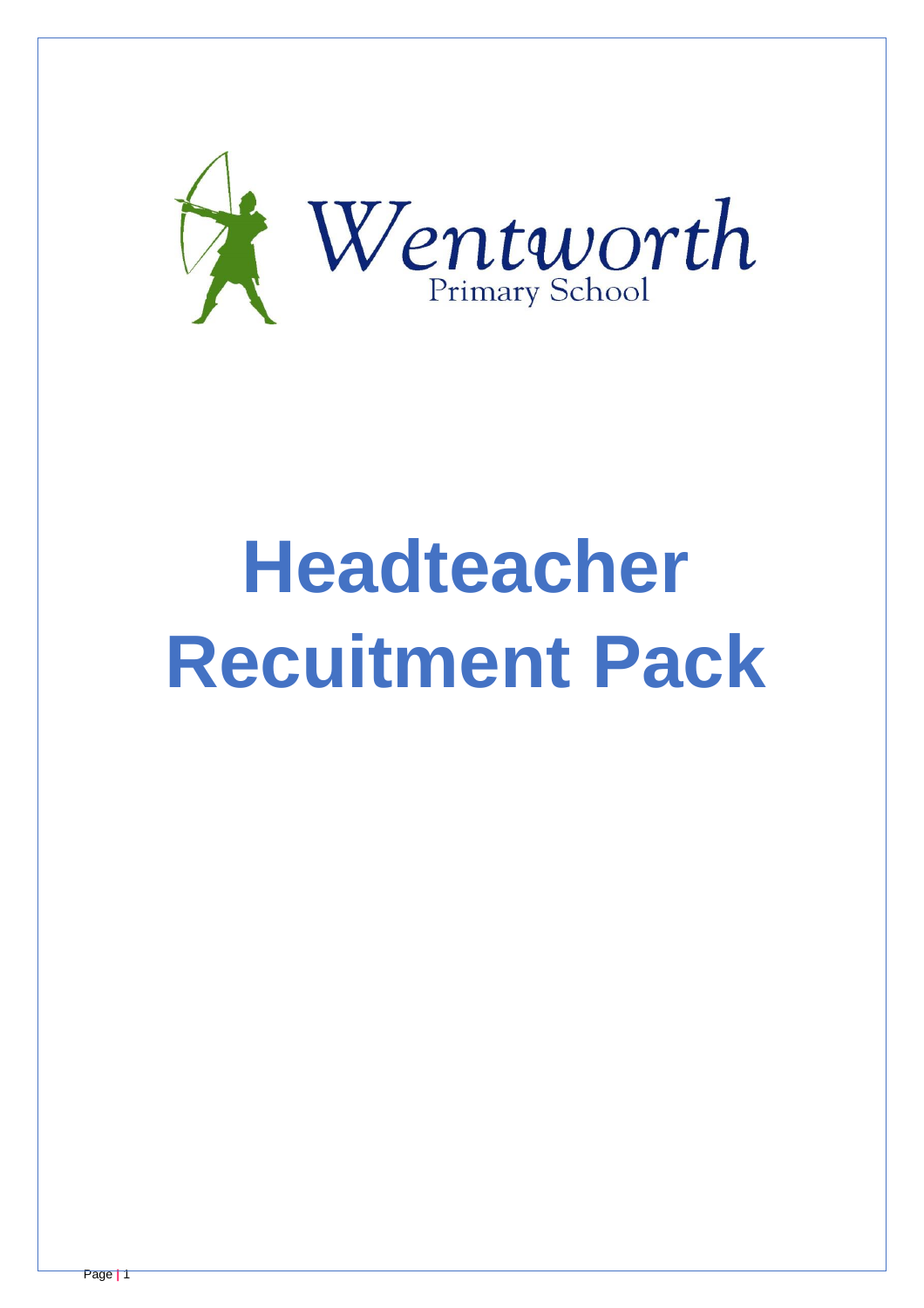

# **HEADTEACHER VACANCY APRIL 2022**

Application closing date: 31<sup>st</sup> January 2022 Interview days: 24 and 25 February 2022 NOR: 646 ISR: L14 - L27

# **An exciting and unique opportunity**

Wentworth is a popular, welcoming and inclusive three form entry school. Governors are seeking to appoint an exceptional and dynamic leader with an unwavering passion for learning. Your vision and flair will enable you to build on current success to drive further school improvement.

Our motto 'Achieving Happily' underpins every aspect of school life. You will encourage high-quality teaching and learning through a curriculum designed to inspire all learners, where challenge and resilience nurture learners' confidence, stimulate their curiosity, and sows the seeds for a life-long love of learning.

We value our staff for their positivity and determination to provide an exciting learning environment that encourage those next steps. Continuing professional development both within school and externally is supported. We are also a hub school for Kent and Medway Training providing initial teaching training.

We acknowledge and support the mental health and wellbeing of our staff, children and their families not simply during the current difficult times but as an integral part of who we are as a school ensuring all stakeholders are able to achieve happily.

Governors recognise and respect the different experiences, ideas and backgrounds of the school community and the enrichment opportunities this brings to us all.

If you believe Wentworth could fulfil your career aspiration, we are looking for someone who:

- Will put the best interests of our children at the heart of all their decisions.
- Can demonstrate strong leadership, strategic thinking and resilience to manage the school effectively, meet targets and deliver high quality education.
- Can inspire, motivate and support staff, and pupils, to reach their full potential.
- Can ensure our finances are well managed so that we remain secure as a 'going concern'
- Will, like governors, have the desire to create a school with the attributes to be judged outstanding by Ofsted.

What we can offer you:

• A school where children enjoy their learning and embrace the notion 'even better if ..'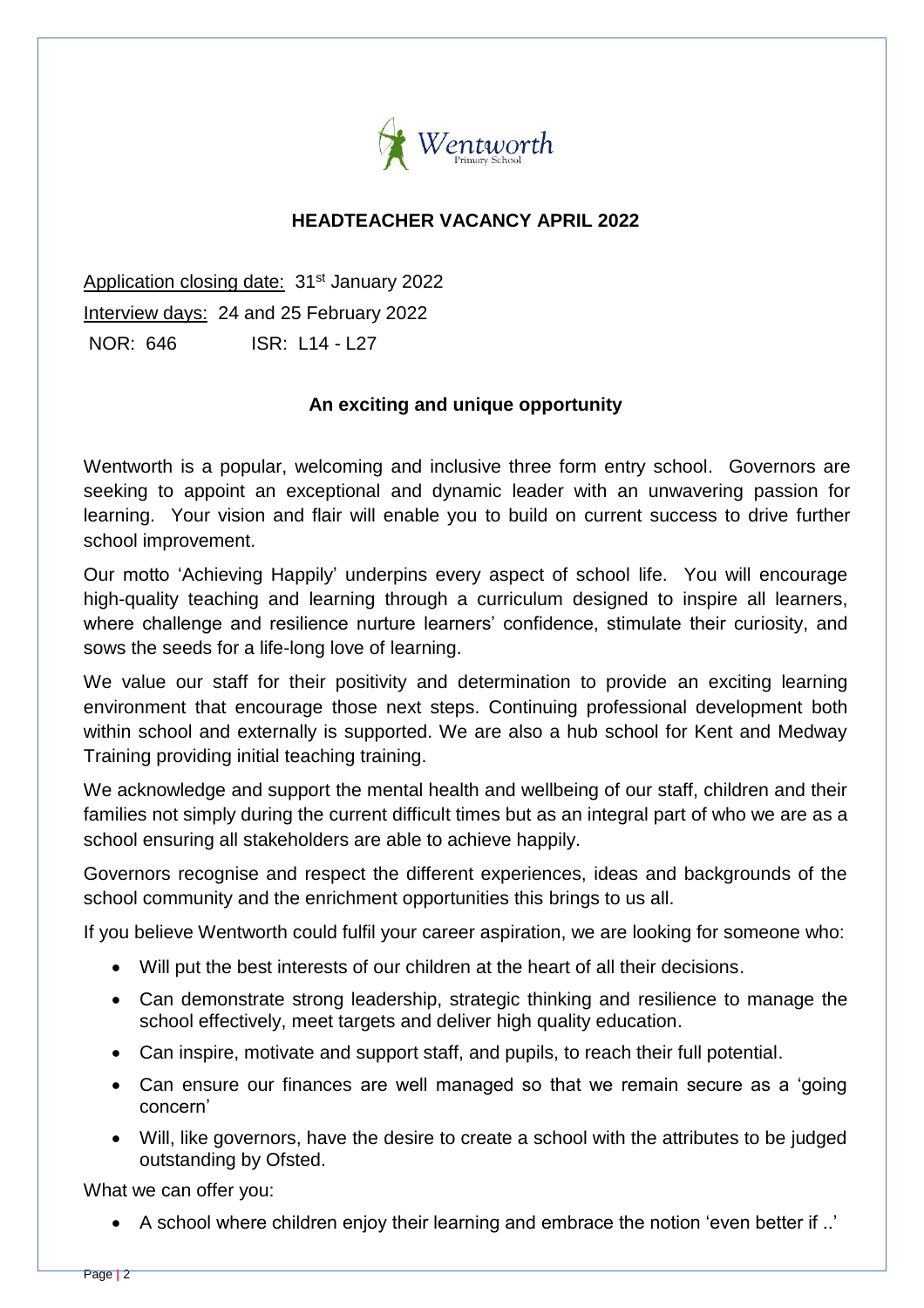- Enthusiastic children, eager to learn, who are well-behaved and have excellent attendance.
- A dedicated and hard-working team of staff both teachers and support staff.
- Strong parental support, a proactive PTA, and excellent links with the local community and schools.

We warmly encourage you to visit our school, where you'll have the opportunity to meet some of our children and staff. Should you wish to visit the school please contact Mrs Allison Collier, SBM, [allison.collier@wentworthonline.co.uk](mailto:allison.collier@wentworthonline.co.uk) or telephone 01322 225694 ext. 204 to book an appointment. Thank you.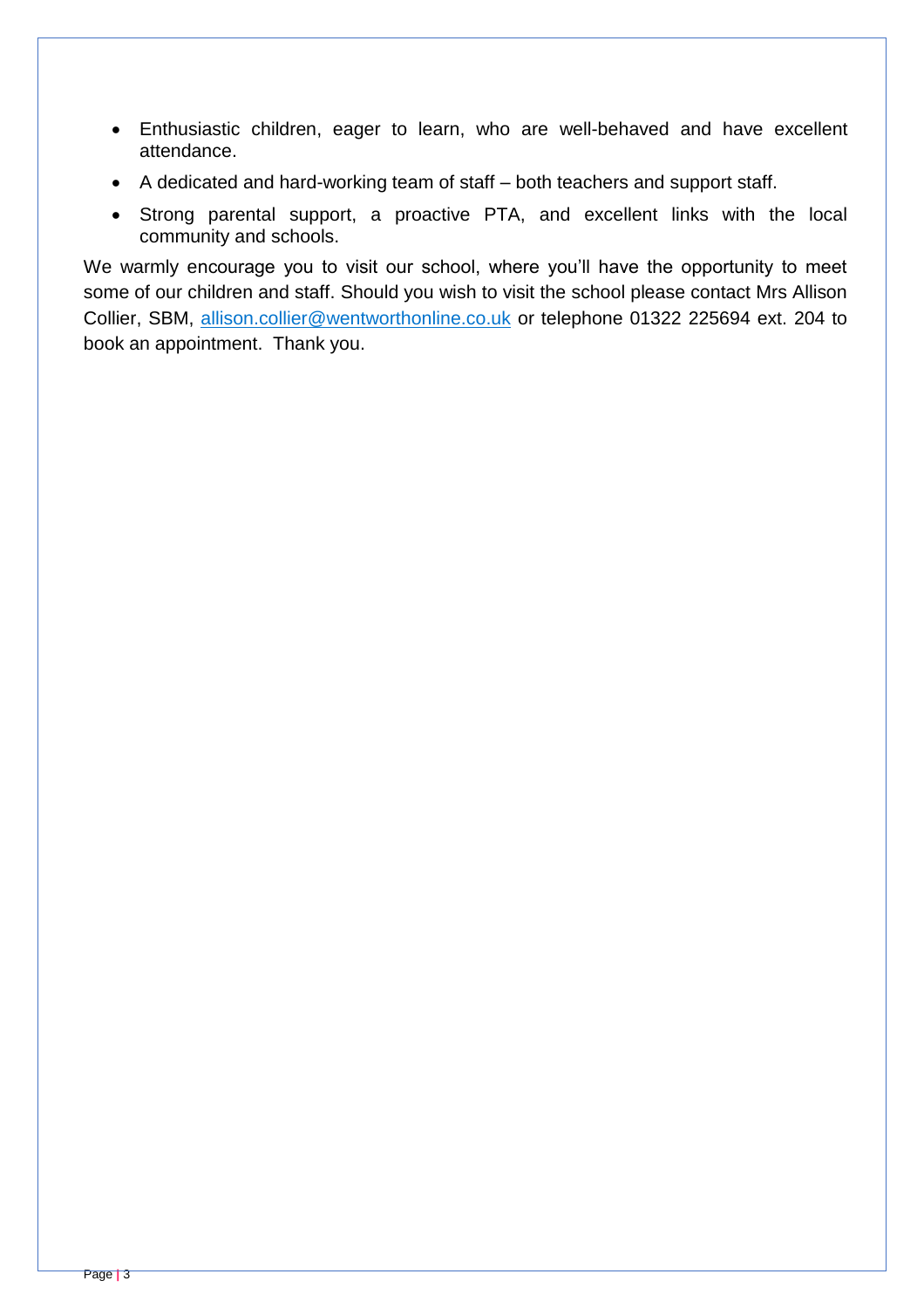

## **Wentworth Primary School Headteacher Job Description**

**Salary:** Group 4

**Contract type:** Full time, permanent

**Reporting to:** Governing Board

#### **Main purpose**

The professional duties of the headteacher are contained in the School Teachers' Pay & Conditions Document and key areas of leadership are contained in the DfE National Standards for Head Teachers.

- Establish and sustain the school's ethos and strategic direction in consultation with the governing board
- In accordance with statutory orders and regulations establish and oversee systems, processes and policies so the school can operate effectively
- Identify problems and barriers to school effectiveness, and develop strategies for school improvement that are realistic, timely and suited to the school's context
- Make sure school improvement strategies are effectively implemented
- Monitor progress towards achieving the school's aims and objectives
- Allocate financial resources appropriately, efficiently and effectively in accordance with the Academy Trust Handbook.

#### **Qualities**

- Uphold public trust in school leadership and maintain high standards of ethics, behaviour and professional conduct
- Build positive and respectful relationships across the school community
- Serve in the best interests of the school's pupils
- Have a sense of humour, boundless energy and enthusiasm

#### **Duties and responsibilities**

#### **School culture and behaviour**

- Create a culture where pupils experience a positive and enriching school life
- Uphold educational standards in order to prepare pupils from all backgrounds for their next phase of education and life
- Ensure a culture of staff professionalism
- Encourage high standards of behaviour from pupils, built on rules and routines that are understood by staff and pupils and clearly demonstrated by all adults in school
- Use consistent and fair approaches to managing behaviour, in line with the school's behaviour policy

#### **Teaching, curriculum and assessment**

- Establish and sustain high-quality teaching across all subjects and phases, based on evidence
- Ensure teaching is underpinned by subject expertise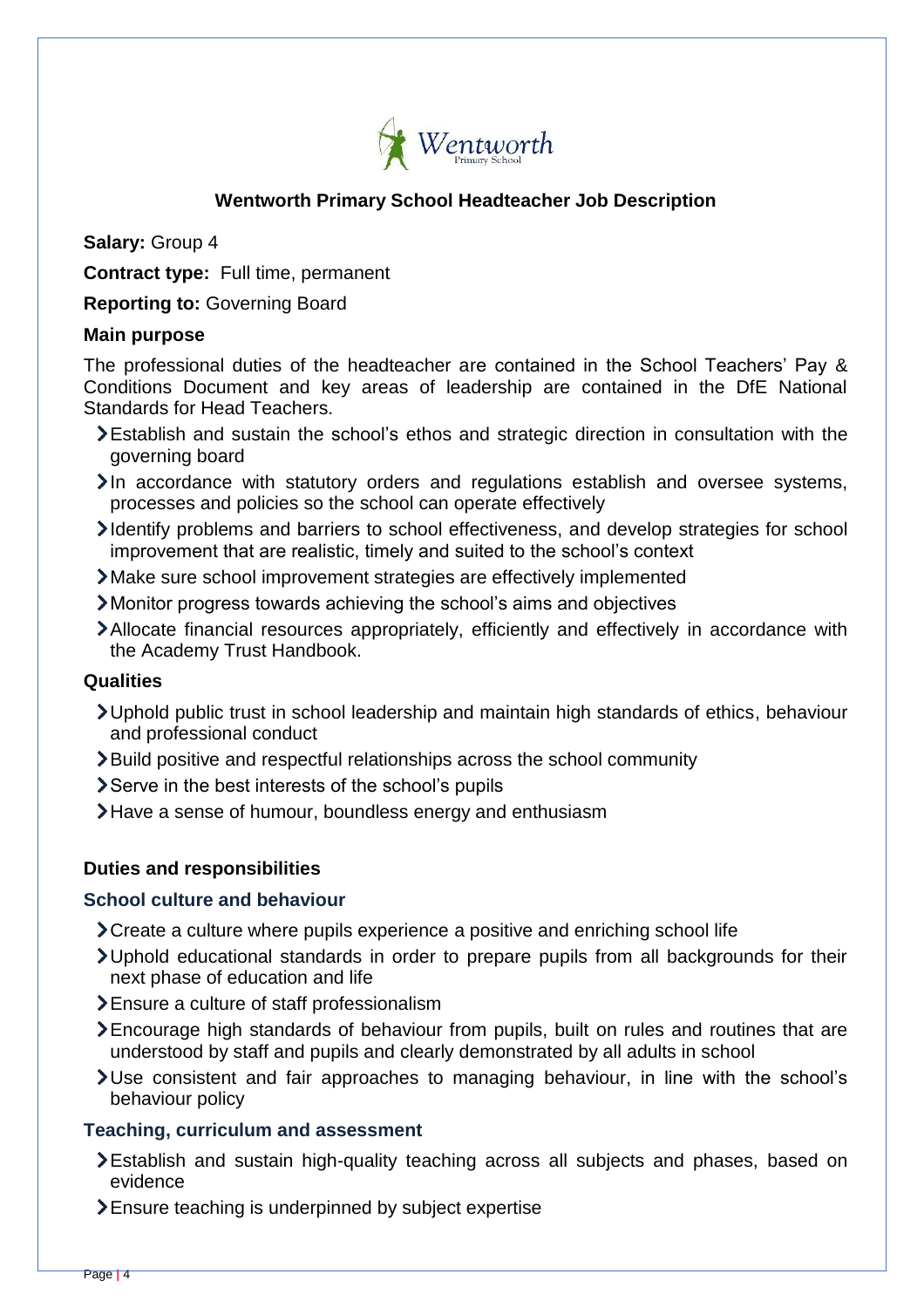- Effectively use formative assessment to inform strategy and decisions
- Ensure the teaching of a broad, structured and coherent curriculum
- Establish curriculum leadership, including subject leaders with relevant expertise and ensure access to professional networks and communities
- Use valid, reliable and proportionate approaches to assessing pupils' knowledge and understanding of the curriculum
- Ensure the use of evidence-based approaches to reading so that all pupils are taught to read.

# **Additional and special educational needs (SEN) and disabilities**

- Promote a culture and practices that enables all pupils to access the curriculum
- Have ambitious expectations for all pupils with SEN and disabilities
- Ensure the school effectively engages with parents, carers and professionals to identify additional needs and provide support and adaptation where appropriate
- Make sure the school fulfils statutory duties regarding the SEND Code of Practice
- Fully utilises staff skills and expertise to support individual needs

# **Managing the school**

- Ensure staff and pupils' safety and welfare through effective approaches to statutory safeguarding duties.
- Deploy and manage all teaching and non-teaching staff in a manner consistent with their conditionals of employment.
- Lead, motivate, challenge and support staff through the annual cycle of performance management to secure and maintain continuous school improvement.
- Challenge underperformance at all levels and initiate effective procedures for improvement.
- Support middle and senior leadership to build capacity.
- Ensure rigorous approaches to identifying, managing and mitigating risk
- Maintain a good working relationship with the onsite private nursery

# **Professional development**

- Ensure staff have access to appropriate, high standard professional development opportunities.
- Xeep up to date with developments in education.
- Seek training and continuing professional development to meet needs.
- Liaise with staff unions and associations.

#### **Governance, accountability and working in partnership**

- Understand and welcome the role of effective governance as set out within the Governance Handbook.
- Provide reports to governors to aide their understanding and welcome governor visits to school.
- Ensure the school and governors effectively and efficiently operate within the required regulatory frameworks and meets all statutory duties.
- Work successfully with other schools and organisations when in the school's best interest to do so.
- Maintain working relationships with fellow professionals and colleagues to improve educational outcomes for all pupils.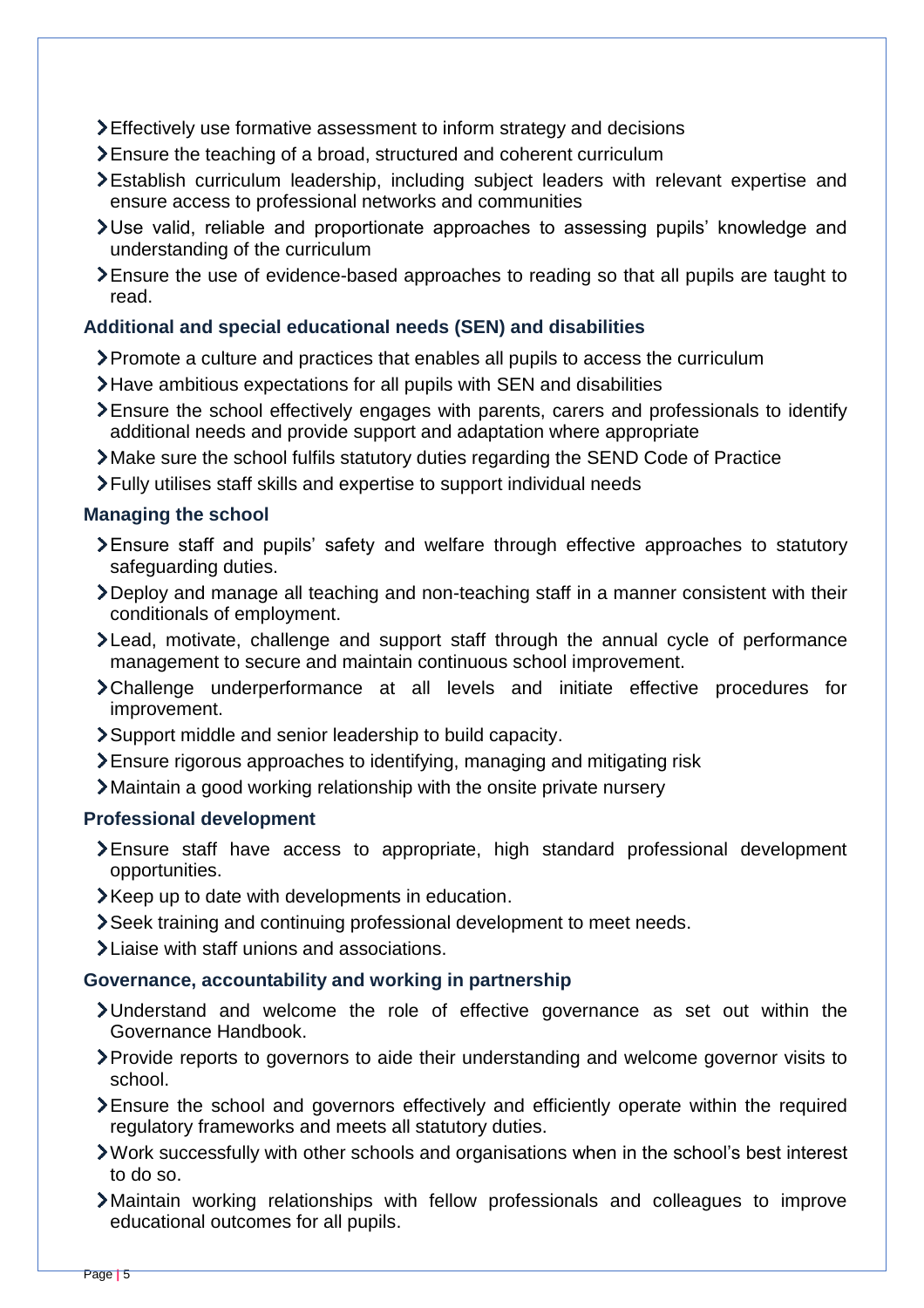## **Parental Contact**

- Ensure parents/carers are given regular information about their child's progress by creating and maintaining an effective home/school partnership.
- Engage with families to ensure children have access to extended services, extracurricular activities and other educational experiences.
- Deploy staff to work directly with parents/carers to ensure good attendance and punctuality, using external agencies when deemed necessary.